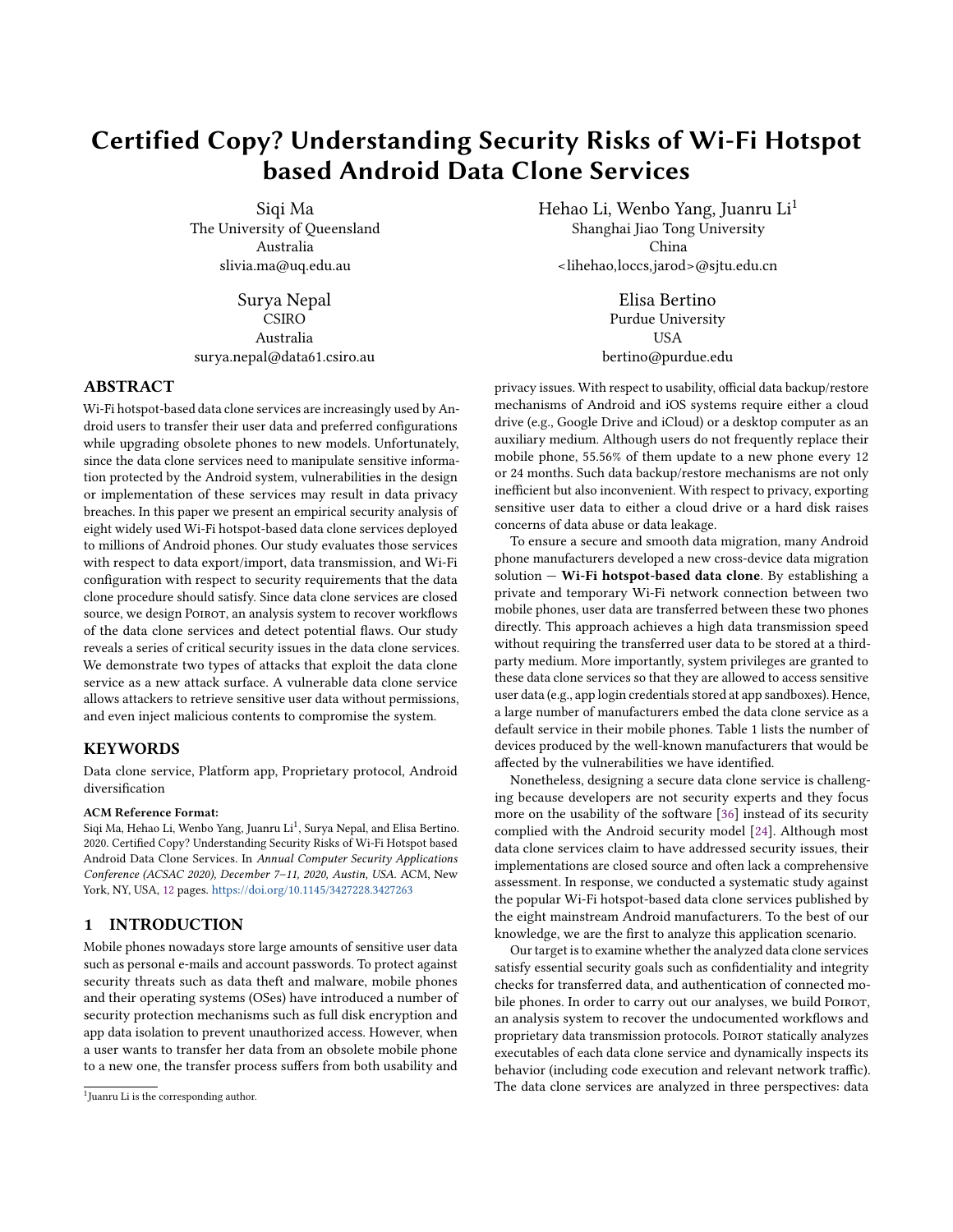Table 1: Estimated number of devices affected by vulnerabil-Table 1: Estimated number of devices affected by vulnerabilities in Wi-Fi hotspot-based data clone ities in Wi-Fi hotspot-based data clone

| Data Clone Service    | Number of vulnerable devices |
|-----------------------|------------------------------|
| Huawei PhoneClone     | $>100$ million               |
| OPPO BackupAndRestore | $>$ 70 million               |
| Vivo EasyShare        | $>$ 70 million               |
| Xiaomi Backup         | $> 50$ million               |
| Gionee GdataGhost     | $>15$ million                |
| OnePlus BackupRestore | $> 4$ million                |
| Motorola Migrate      | $>1$ million                 |

In the rest of this paper we refer to each data clone service by the name of the company providing it (e.g., Huawei PhoneClone is referred to as Huawei)

<span id="page-1-1"></span>

Figure 1: Internal architecture of a Wi-Fi hotspot based data nonetheless, designing a secure data clone service is challeng-

export and import, data transmission, and Wi-Fi configuration. The experienta imperi, add dangensively, and often results show that those data clone services contain many serious design flaws that have never been reported. To protect end-users, we have contacted the relevant manufacturers and reported the the eight contained and the best and contained manufacturers. The best our study becomes a guide to revising knowledge, we are the first to analyze this application scenario. similar functions as well as developing new services securely.

To prove that those flaws can lead to actual attacks, we designed two types of attacks. The attacks can either be launched remotely through wireless communication or locally via a malicious app on either the old phone or the new one. We found that seven out of eight investigated services suffer from at least one attack, and since those data clone services are implemented as pre-installed system components, we could estimate the number of mobile phones affected according to the sales data released by each manufacturer.

The rest of the paper is organized as follows. Section [2](#page-1-0) introduces relevant background on Wi-Fi hotspot-based data clone. Section [3](#page-2-0) introduces our security analysis approach and describes Poirot. It also describes in details the different features we analyze for each data clone service. Section [4](#page-5-0) reports the results of our analysis and introduces the attacks we have designed to exploit some of the flaws identified by our analysis. Finally Section [5](#page-9-0) discusses related works and Section [6](#page-10-0) outlines a few conclusions.

# <span id="page-1-0"></span>2 WI-FI HOTSPOT-BASED DATA CLONE

The Wi-Fi hotspot-based data clone is a data migration procedure between two Android mobile phones, in which a temporary, private Wi-Fi network is built connecting the phones. In comparison to data clone solutions relying on a USB cable (e.g., Android's ADB backup and restore), this wireless data clone procedure is convenient. Unlike a cloud-based data clone, which uses a remote cloud server (e.g., Google Drive) as the intermediate data storage, such a Wi-Fi hotspot-based data migration is fast – around 10MB/s relying on a private Wi-Fi network between two involved phones, and is not much affected by the Internet connection. In addition it does not "consume" any mobile data.

Figure [1](#page-1-1) shows the internal architecture of a Wi-Fi hotspotbased data clone. A data clone service typically consists of a data clone app and several supporting components implemented as either system libraries or system processes. Specifically, a data clone procedure between two phones consists of four steps:

1) Wi-Fi Setup: The private Wi-Fi hotspot is started by the data clone app on the old mobile phone<sup>[1](#page-1-2)</sup>. The app sets up the Wi-Fi network and then encodes the Wi-Fi information (i.e., SSID and password) into an QR code. The QR code might include a connection port, which is allocated either randomly or it is fixed. The new mobile phone can join the WLAN by using the camera to scan the OR code.

2) Data Export: According to the permissions granted to the data clone app, the app on the old mobile phone lists all the exportable data for users to select. The app then packs the selected data into different files with customized transfer formats. Note that the large size data, such as photos and videos, are compressed when their size exceeds a certain limit.

3) Data Transmission: To transfer the packed files between two mobile phones, most manufacturers customize the private application protocols based on TCP. Others rely on some existing protocols such as FTP and HTTP. During the actual transfer, files are usually transferred through multiple threads. Data clone services adopt multiple strategies to protect the transferred data. First, the privately built Wi-Fi network is protected by a security standard protocol (e.g., WPA2 protocol) and excludes unauthorized devices. Second, data clone services rely on a secure protocol (e.g., TLS) to avoid potential attacks (e.g., eavesdropping) from third parties. Finally, many data clone services deploy proprietary data encoding and encryption schemes to further guarantee the confidentiality and integrity of the transferred data.

4) Data Import: When all packed files are transferred to the new mobile phone, its data clone app first unpacks the data and then restores each to the specific directory. Obviously, permissions to operate on these data are required.

In the following, we detail the four types of user data that can be migrated.

# 2.1 Cloneable User Data

User data are stored at different places in the mobile phone, such as SD cards and system databases. With respect to their purposes,

<span id="page-1-2"></span><sup>&</sup>lt;sup>1</sup>In fact, the Wi-Fi hotspot can be set up by either the old mobile phone or the new mobile phone.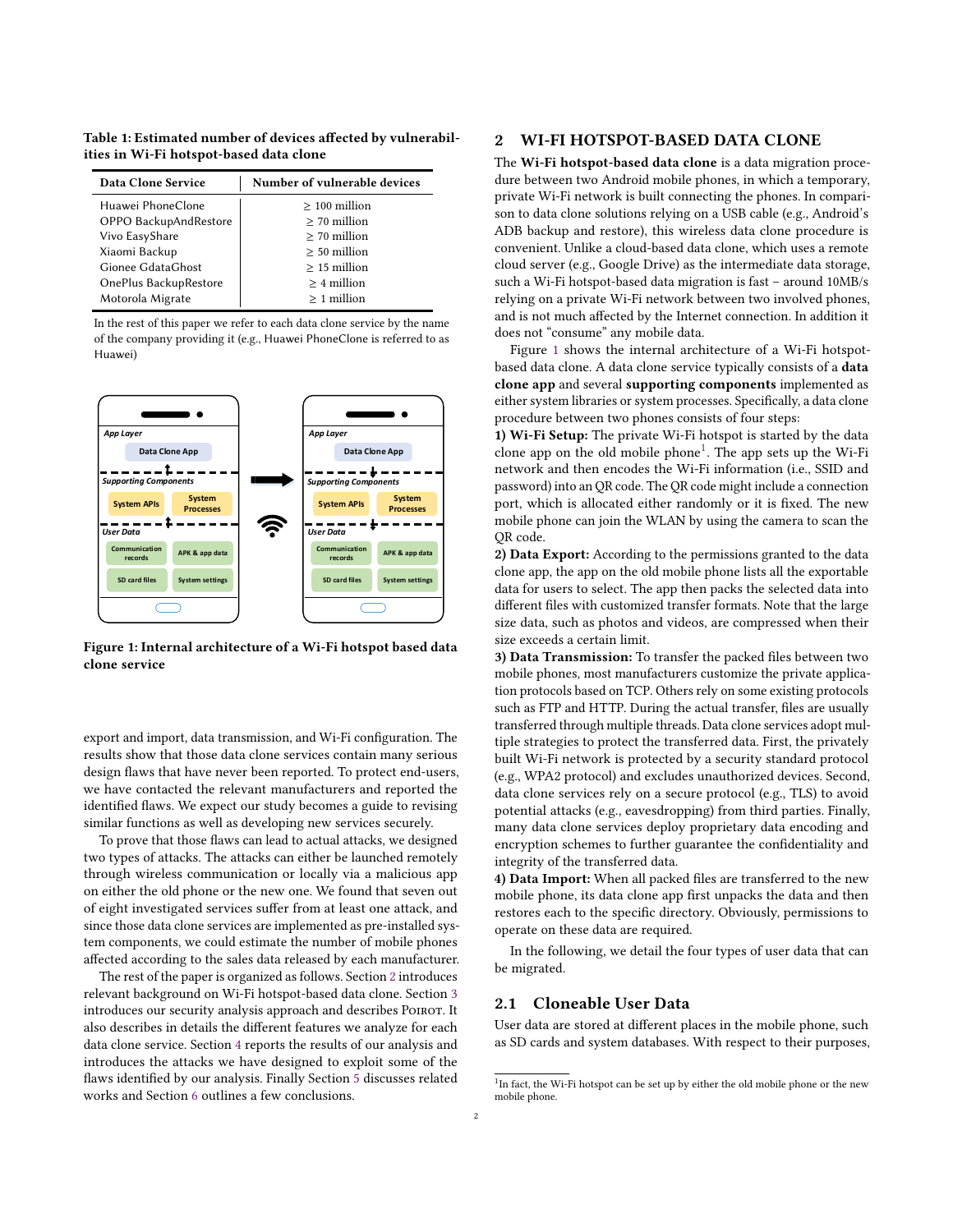storage locations, and access permissions, we can classify the transferred user data into four categories: SD card data, communication records, system settings, and app related data.

2.1.1 SD card data. The Android system supports SD cards to expand the storage of the phone. The specific user data (e.g., photos) are stored in the partition of the SD card, i.e., /sdcard<sup>[2](#page-2-1)</sup>. The SD card data include: 1) Media Files, which are digital camera image (DCIM) files and audio files that are created by apps such as camera, video records, or music players; and 2) Downloaded Files, which are the files downloaded via Internet and stored at the download folder /sdcard/Downloads/. Typical formats of the downloaded files include Microsoft office documents (.docx, .xlsx, etc.) and portable documents  $($ .pdf $)$ <sup>[3](#page-2-2)</sup>.

Data stored on the SD card are accessible by an app if it is authorized with READ\_EXTERNAL\_STORAGE and WRITE\_EXTERNAL\_STORAGE permissions, respectively. As these two permissions are classified into the STORAGE permission group with a dangerous protection level, the apps must prompt the users to grant the permissions at runtime instead of directly requesting them at installation time. Such dynamic prompt for those two permissions has been introduced in Android starting from version 6.0.

2.1.2 Communication Records. Communication records represent the information created during communication, mainly SMS messages, contacts, and call logs. The Android system stores these records in SQLite databases and any app with the relevant permissions (e.g., SMS permission) granted is able to access them. Notice that SMS messages are stored in different "stores" in different Android versions. They are stored in the system database $4$  from Android 4.4 to Android 6.0. Since Android version 7.0, SMS messages are stored in an encrypted database protected by a hardware-bound key.

To access communication records, starting from Android version 6.0 an app needs runtime permissions classified as dangerous.

- SMS Messages: apps need the READ\_SMS permission to read, and only the default SMS app indicated by the user is allowed to obtain the WRITE\_SMS permission to insert or modify SMS messages.
- Contacts: apps need runtime permissions READ\_CONTACTS and WRITE\_CONTACTS in the CONTACTS permission group to retrieve contact records.
- Call Logs: apps require runtime permissions READ\_CALL\_LOG and WRITE\_CALL\_LOG to read and write call logs, respectively.

2.1.3 System Settings. The function SettingsProvider is used by the Android system to manage various system settings such as HTTP\_PROXY and BLUETOOTH\_DISCOVERABILITY. System settings are classified into three categories: System, Global, and Secure. The Global (e.g., Bluetooth on and off) and Secure categories (e.g., Location) contain app-read-only system preferences. To modify them, the user must explicitly operate the system UI. For settings in the System category, apps could request the WRITE\_SETTINGS permission

(a dangerous protection level runtime permission) to read and write them. In addition, some sensitive data, such as Wi-Fi passwords and passcodes, are stored in private directories to which the special SEAndroid types are assigned. For instance, the SSID and the password for Wi-Fi network connection in wifiConfigStore.xml are wifi\_data\_file type objects, and thus a normal platform app cannot access them. To directly operate on system settings, data clone services often utilize a supporting process with the root privilege to circumvent the restriction of Android systems.

2.1.4 App-related Data. While executing an app, app-related data are generated and only accessible by the host app. There are two main types of data: APK Files and App Data. APK files are the installation packages of apps stored in the /data/app/ directory. They are readable by any apps without requesting any permissions. App data include app database, app settings, and all other user data, which are isolated from the other apps via the app sandbox. App data are only accessible by the host app stored in the private app folder, i.e., /data/data/<packageName>.

Note that users can access the private folder through the ADB tool [\[3\]](#page-10-1) when its attribute android:allowBackup is set as True. However most apps nowadays disable this attribute.

# <span id="page-2-0"></span>3 SECURITY ANALYSIS

To protect user data against leakages, Android security policies [\[1\]](#page-10-2) are designed to restrict data export/import. Hence, manufacturers need to modify the Android system by embedding customized components to bypass policy restrictions on data export/import. However, such modifications may introduce security threats.

In what follows, we discuss the attack models against customized Wi-Fi hotspot-based data clone services, and then introduce our security analysis system and our approaches to detect flaws in these services.

#### 3.1 Attack Model

In our attack model, the main target of the adversary is the transferred cloned data. A customized data clone service mainly introduces two attack surfaces: 1) new sensitive data export/import interfaces in the Android system; 2) a potentially unprotected wireless data transmission.

We assume that an attacker holds the same brand of Android mobile phone and thus he can reverse engineer the data clone app to retrieve the required information. Then we consider the following types of attack:

A1: On-device Data Extraction. In this attack, given two mobile phones, we assume that the attacker has managed to install a malicious app on one of the two mobile phones before the data clone procedure. Although the malicious app is isolated by Android security policies, it can access the sensitive data without breaking the security model of the Android system due to the insecure implementation of the data clone service. When the user starts to execute the data clone service, the malicious app can detect such an execution and exploit the data clone service to obtain the transferred sensitive user data.

A2: Network-level Eavesdropping and Tampering. In this attack, we assume that the attacker does not install any malicious app

<span id="page-2-1"></span> $^{2}$  The partition of the SD card can be either a physical SD card or an emulated one using part of the internal storage.

<span id="page-2-2"></span><sup>&</sup>lt;sup>3</sup>A new data storage, scoped storage, has been introduced in Android version 10 or higher. It makes easier to maintain the external storage and allows an app to access the app-specific storage on the external storage.

<span id="page-2-3"></span><sup>4</sup>com.android.providers.telephony/databases/mmsms.db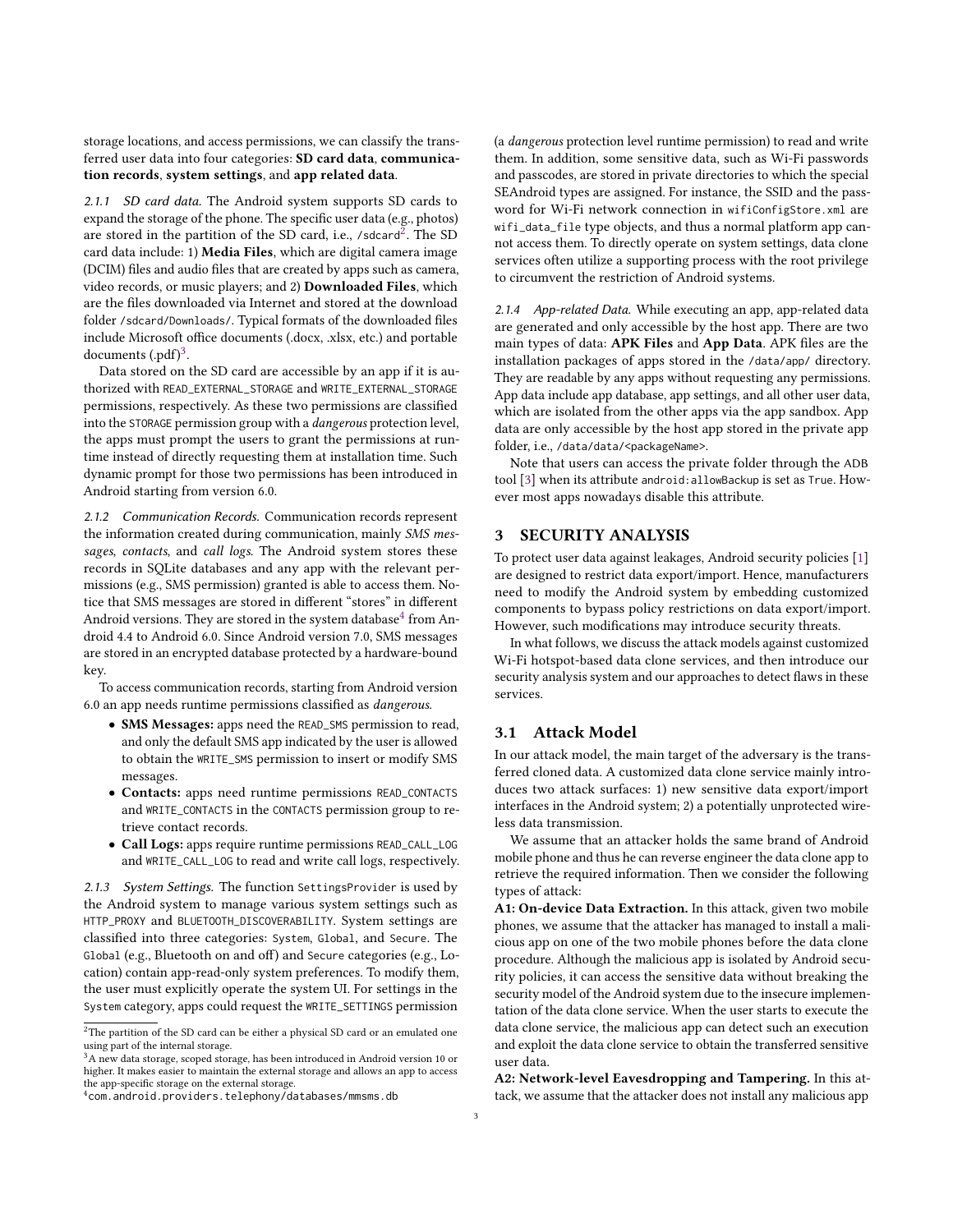<span id="page-3-0"></span>

Figure 2: A high-level overview of our analysis workflow

on any of the mobile phones. Thus, instead of monitoring executions of the mobile phones, the attacker continuously monitors the network to identify and exploit the insecure Wi-Fi network established for the data clone service. Then during the execution of the data clone operation, the attacker could launch man-in-the-middle attacks to eavesdrop and tamper the transferred data.

#### 3.2 Approach Overview

Most implementations of the customized Wi-Fi hotspot-based data clone services are neither documented nor open-source. To fully understand a data clone service and assess whether the modified Android system violates the Android security policies, we execute the workflow shown in Figure [2](#page-3-0) to analyze the entire procedure of a data clone service from various aspects. We first build POIROT, an analysis system with three components: a static code analysis, a dynamic instrumentation, and a network inspection. Relying on Poirot, we check whether the data clone service is implemented properly by analyzing: 1) data export/import; 2) data transmission; and 3) Wi-Fi configuration. Details about POIROT and the analysis approach are introduced below.

#### 3.3 POIROT Analysis System

The design of a system for properly analyzing the security data cloning services requires addressing the following challenges: 1) How to understand the complicated functionalities provided by a data clone service? The Wi-Fi hotspot-based data clone service aims at transferring various types of user data. Thus, a number of privileges are required and a wide variety of system functions and components are invoked to grant these privileges.

Hence, locating all the involved system functions and components in ARM binary code and Dalvik bytecode is a challenge.

2) How to conduct an effective dynamic analysis on new models of Android phones? A typical dynamic analysis needs a high privilege to debug the involved executables, to hook critical system APIs and to extract sensitive data such as app data and network traffic. However, most of the new models of Android phones do not allow users to obtain the root privilege, and thus hinder dynamic analysis.

3) How to analyze the data transmission protocol? Proprietary protocols are adopted for data transmission and thus transferred

data are packed in customized formats. It is difficult to design a technique to determine whether these protocols are secure.

In response to these challenges, we design and implement POIROT which consists of three components: 1) a static code analysis to identify and analyze the executables that are relevant to the data clone service; 2) a dynamic instrumentation to conduct a runtime information analysis during the execution of the data clone procedure; 3) a network inspection to monitor the transferred data and support active network traffic inspection.

3.3.1 Static Code Analysis. As data clone services are implemented by data clone apps, Poirot analyzes the data clone apps to understand how each data clone service is implemented. It searches and locates bytecode and binary executables that are correlated to the data clone service (solution of challenge 1). To differentiate the data clone apps developed by mobile phone manufacturers and third parties, we refer to the data clone apps that are pre-installed as platform apps.

Bytecode Analysis. The bytecode analysis aims at parsing the platform app and checking the relevant functions in the Android system framework; thus Poirot first extracts the APK file of the platform app. According to the app name (i.e., the name displayed on the mobile phone), POIROT obtains all APK files from the mobile phone and executes aapt to parse the APK files to identify the one that contains the app name. The APK file is regarded as the APK of the data clone app. Then it collects DEX files in the APK file, i.e., ODEX files in the platform app directory, manufacturer-specific VDEX files (e.g., boot-framework.vdex and wifi-service.vdex), and framework resource files (e.g. framework.apk). Next POIROT combines all those files and disassembles them using APKTool. With the generated bytecode, it then leverages JEB [\[7\]](#page-10-3) to decompile it to high-level source code. Data and control dependencies can be re-trieved for further analysis (see Section [3.4\)](#page-4-0). Note that POIROT uses an existing callback control flow analysis approach [\[35\]](#page-11-3) to deal with multi-thread programming and inter-component communication. Native Code Analysis. Many customized components of platform apps are implemented as native code executables, and thus Poirot conducts native code reverse engineering. It first analyzes the platform app and searches for specific APIs (e.g., exec) and inter-process communications (e.g., local socket); then it collects the involved executables under the system folder (i.e., /system/bin/). Finally, POIROT reverses the binary code by using IDA and IDAPython. We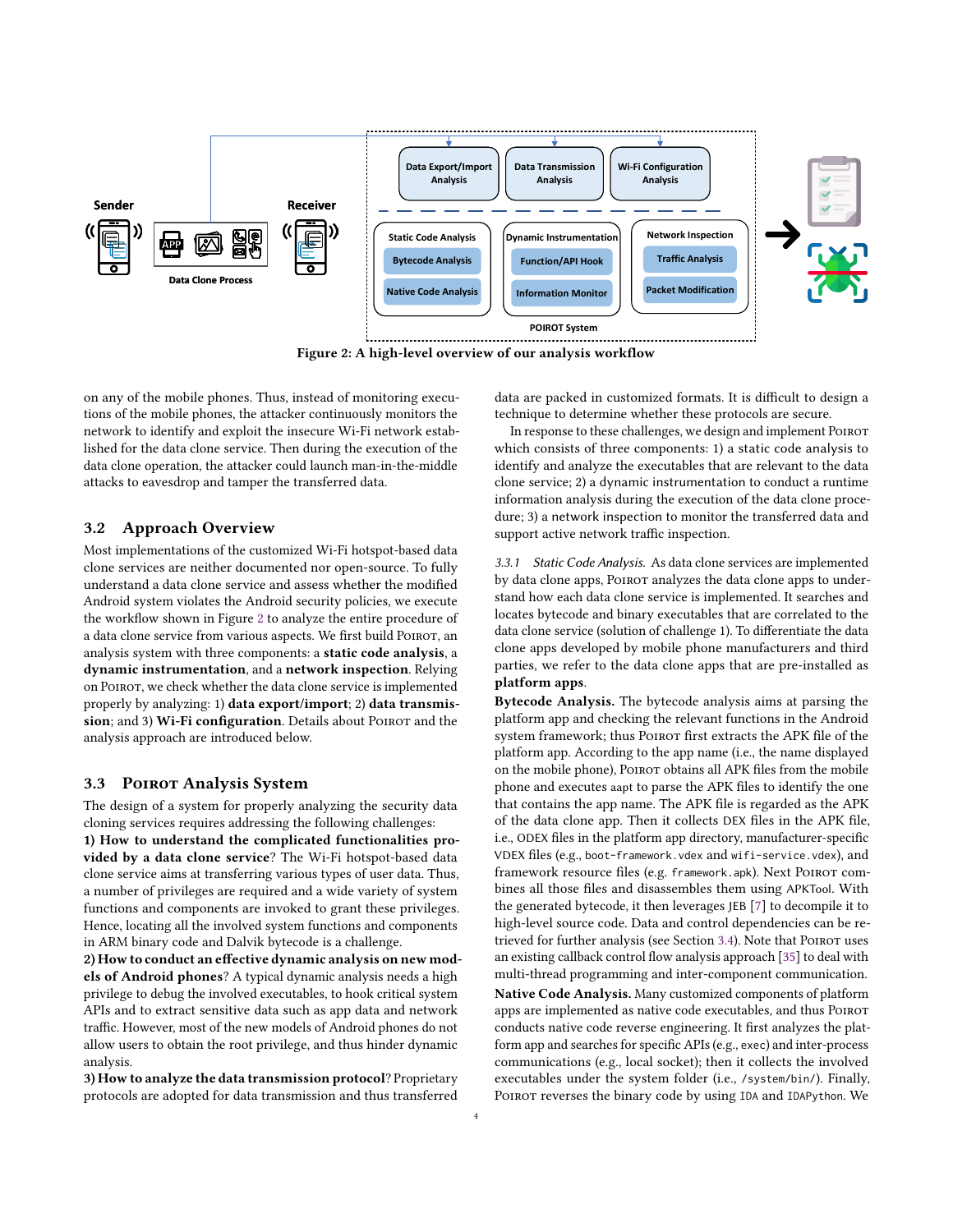then manually analyze these system services to understand how a data clone app accesses and backs up/restores system data (e.g., data in system folders) through a native executable.

3.3.2 Dynamic Instrumentation. With the help of the Frida dynamic code instrumentation framework, POIROT provides an instrumented system to execute the data clone operation. By rooting an Android mobile phone (e.g., unlocking the bootloader and flashing a customized kernel image), POIROT instruments sensitive APIs in the identified executables (e.g., data clone apps, system libraries). While executing the data clone procedure, POIROT collects information including the accessed user data, the invoked system APIs (especially those related to network I/O and cryptography) and the used parameters, as well as the involved permissions (app permissions and SEAndroid types).

Since some models of Android mobile phones cannot be rooted, we install the universal version of the data clone app<sup>[5](#page-4-1)</sup> on a rooted mobile phone (solution of challenge 2). Although the universal data clone app is not granted signature permissions to access the specific sensitive data, user data (e.g., contacts information) that are protected by dangerous and normal permissions are still accessible. POIROT can obtain adequate information for further analysis because the data transmission protocol for data transfer is the same.

<span id="page-4-2"></span>3.3.3 Network Inspection. Through the network inspection component, Poirot monitors network traffic between two Android mobile phones relying on the tcpdump data-network packet analyzer [\[2\]](#page-10-4). For the mobile phones that cannot be rooted, the universal versions of the data clone apps are installed on the other rooted mobile phones for data transmission. If the universal version is not provided, we run the data clone apps on two unrooted Android phones to execute the data clone procedure and then leverage POIROT to intercept network packets by launching an address resolution protocol (ARP) spoofing (solution of challenge 3). The captured network packets are analyzed and modified by a laptop through the man-in-the-middle attack.

To reduce noise, POIROT drops ARP, DNS, and ICMP packets from the captured network traffics because data transmission over the private Wi-Fi LAN does not need these protocols. For data transmission that use common protocols, such as HTTP, FTP, and WebSocket, POIROT parses the packets with the help of Wireshark [\[9\]](#page-10-5). Otherwise, Poirot simply records the raw transferred data for further analysis.

Note that POIROT also supports network traffic differential analysis because we can select the data type before transferring the data. Thus, the packet format for transferring different types of data can be determined.

#### <span id="page-4-0"></span>3.4 Analysis Process

Relying on the above three components, we use POIROT to conduct the following analyses to examine data clone services.

3.4.1 Data Export/Import Analysis. We investigate whether a data clone service (unintentionally) exposes the operated user data to a third-party app. Given a data clone app, Poirot first queries the requestedPermissionsFlags array in the class PackageInfo class to obtain a complete list of its used permissions directly. Apart from the listed permissions, Poirot dynamically monitors the data clone procedure because some permissions are granted dynamically in the new versions of Android systems. To retrieve a completed permission list, Poirot monitors file I/O operations, API invocations, involved system services (e.g., BackupManagerService).

To ensure the effectiveness of data transmission, the transferred user data are temporarily stored at the flash storage as intermediate data. Besides, most data clone services adopt an asynchronous mechanism, which uses different threads to handle data transmission and data export/import, respectively. Therefore, POIROT monitors file I/O operations to identify where the intermediate data are stored and checks whether these intermediate data are properly cleaned after transmission.

For the system services, POIROT determines the external system services that are invoked by the data clone app and then identifies the required permissions for these services. As user data are operated on during the data clone procedure, POIROT determines the services that are requested and checks which system privilege is invoked for the data operation. For instance, a data clone app utilizes the PackageManager service to restore user data and then leverages the adb backup functionality to move user data into the sandbox. Accordingly, Poirot first identifies the service that is invoked to restore and move user data. It then learns the permissions required to operate on the user data.

After having identified the permissions used by the data clone service, POIROT analyzes whether the user data are protected properly. First, it examines the dangerous permissions and identifies the unintentionally exposed components by executing Drozer [\[4\]](#page-10-6) [\[22\]](#page-11-4). We manually analyze the functionalities defined in the components and determine whether the components are vulnerable. Third-party apps can access sensitive data illegally after exploiting these exposed components. As manufacturers embed customized system components into the standard Android system to support user data import and export, POIROT then checks the embedded system components to verify whether a third-party app will execute them.

3.4.2 Data Transmission Analysis. POIROT further checks the confidentiality and integrity of the transferred data. It analyzes data transmission from three perspectives: application-level transmission protocols, transmission formats, sender/receiver identity and data integrity checks. Although POIROT can analyze data transmission between two Android mobile phones by reverse engineering data clone apps (static analysis), the information obtained from the network-related code snippet is incomplete. Hence POIROT uses a hybrid methodology.

First, Poirot relies on the network inspection component to capture network traffics while data are being migrated. Two steps are followed to analyze the network traffics:

- (1) Poirot leverages Wireshark [\[9\]](#page-10-5) to parse network traffic and identify whether any known protocol (e.g., HTTP, FTP) is used.
- (2) If a proprietary protocol is used, we manually execute the data clone procedure by transferring each data type in two comparable groups. Then POIROT intercepts the transmitted

<span id="page-4-1"></span><sup>5</sup>Apart from the platform apps, the manufacturers usually develop the universal versions of the data clone apps that can be installed on the phones published by the other manufacturers.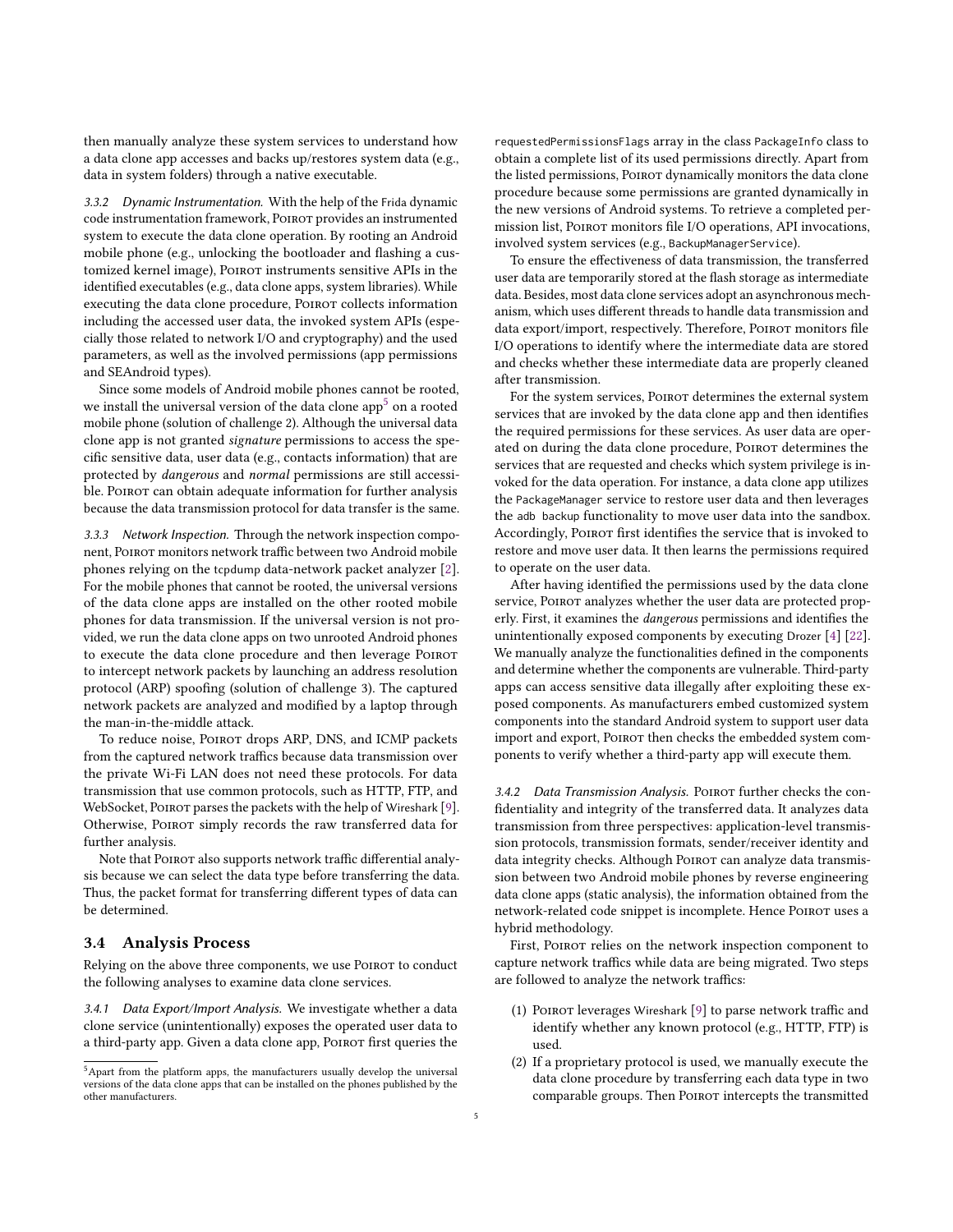network packets and conducts a differential analysis to distinguish data payload and meta data payload for further inspections. Consider an example of transferring media files. We first transfer data in group A (with photos only) and intercept the network traffic. Then we send data in group B (with audio audio files and photos) and intercept the corresponding network traffics. Finally, POIROT identifies the differences between the network traffic of these two groups. By analyzing the network traffic generated by group A only, we pinpoint the data payload in the proprietary protocol.

Second, POIROT uses a heuristics to statically analyze the data clone app. Since the I/O operations are involved during the data clone procedure, POIROT identifies the I/O related network functions such as getOutputStream and write(). When third-party network application frameworks (e.g., Netty [\[8\]](#page-10-7), Apache MINA [\[5\]](#page-10-8)) are used, Poirot locates the critical encoding APIs that will be applied before network I/O (e.g., encode() in Apache MINA). Besides, protection operations for user data, such as data encryption, might also be used before data transfer. Therefore, POIROT identifies the typical cryptographic APIs (e.g., Cipher.getInstance(), BigInteger.modPow, and MessageDigest.getInstance) and infers whether checksum algorithms are implemented.

Finally, POIROT verifies whether user data are transferred properly by conducting an active penetration test. Given the data payload, it executes format identification to check data confidentiality. If the format of the data payload is text-based (e.g., HTTPplaintext/base64, json), POIROT directly extracts its contents. If the data format is binary, POIROT leverages binwalk [\[6\]](#page-10-9) to extract the potential contents (e.g., a JPEG file). Once meaningful contents are recognized, POIROT reports a violation against data confidentiality in the data clone service. In addition, POIROT tampers either the data payload (as well as the attached checksum) or the meta data to check whether the data clone app on the receiver side verifies the user data. If a data payload (e.g., an APK file) can be replaced or a checksum can be forged, Poirot further reports a violation against data integrity in the data clone service.

3.4.3 Wi-Fi Configuration Analysis. For the Wi-Fi hotspot-based data clone service, the protection strategies (e.g., authentication) of the WLAN are essential. Poirot analyzes the WLAN protection strategies from two aspects: generation rules of SSID/password and connection restriction.

Generation rules of SSID/password. POIROT executes the static code analysis component to locate the code snippets that are relevant to the Wi-Fi hotspot setup and recover the generation rules of the SSID/password declared in each app. To set up the Wi-Fi hotspot, the wifiConfiguration API needs to be invoked. Hence, POIROT locates the code snippet with wifiConfiguration and then retrieves the value assigned to the variables SSID and preSharedKey<sup>[6](#page-5-1)</sup>.

For Android version 7.0 and below, the setWifiApEnabled API in WifiManager class is invoked to start the Wi-Fi hotspot. POIROT pinpoints setWifiApEnabled to recognize where variables SSID and preSharedKey are declared and their assigned values. Starting from the values of SSID and preSharedKey, POIROT performs backward program slicing to track the statements that are (directly/indirectly) data dependent on the values of SSID and preSharedKey. The correlated statements are regarded as the generation rule to generate SSIDs/passwords. Within those correlated statements, POIROT identifies whether there is any fixed string that is used to generate either SSID or password. If so, POIROT labels such a generation rule as insecure.

It is important to mention that from Android version 7.1 to version 9.0, the startTethering API in ConnectivityManager class should also be used together with the setWifiApEnabled API. Hence, POIROT locates startTethering when analyzing these Android versions.

Connection restriction. We argue that for security only two Android phones are allowed to join the WLAN because the data clone process is a peer-to-peer data migration. Any other WLAN connection requests should be declined even if the correct Wi-Fi password is provided. To test this, we manually execute a data clone app to set up the Wi-Fi hotspot and use another data clone app to join the private network. Then, we use one or more Android phones to join the network. If these Android phones can join the network successfully, we define the setting of data transmission as highly risky.

#### <span id="page-5-0"></span>4 EVALUATION

In this section, we report our analysis results against eight customized data clone services developed by different Android phone manufacturers. We first obtained implementation details of those data clone services with the help of POIROT and then identified related attacks against insecurely implemented services. We also check the new versions of the data clone services to identify whether the vulnerabilities still exist.

#### 4.1 Experimental Targets

We investigated the popular Android phones and discovered eight customized data clone services supported by well-known manufacturers, including Gionee, Huawei, Nokia, Motorola, OnePlus, Oppo, Vivo, and Xiaomi. All phones are off-the-shelf products released during 2015-2019. Details about the tested phones are given in Table [2.](#page-6-0)

The Android systems installed on these Android phones are from version 5.0 to the latest mainstream version 9.0 (by 2019). The corresponding platform app developed by each manufacturer for implementing the data clone service is also listed. It is worthy noting that the mobile phones by Gionee are security-enhanced Android phones with an EAL4+ certificate (No. ISCCC-2016-VP-304).

In our experiments, five data clone services (i.e., Huawei, Motorola, Nokia, OnePlus, and Xiaomi) are analyzed by using at least one rooted phone. For the other three data clone services (Gionee, OPPO, and Vivo), we extracted the universal versions of the data clone apps and installed them on the rooted Motorola (Android 5.0), Huawei (Android 7.0), and Xiaomi phone (Android 8.0) for analysis.

To conduct the security analysis for testing each data clone service, we prepared two Android mobile phones developed by each manufacturer, phone A ( $p_A$ ) and phone B ( $p_B$ ) with the builtin data clone services, to simulate the phone-to-phone data clone

<span id="page-5-1"></span><sup>&</sup>lt;sup>6</sup>Note that since Android version 10, Google has suggested to use WifiNetworkSpecifier.Builder to create NetworkSpecifier and WifiNetworkSuggestion.Builder to create WifiNetworkSuggestion. However in our study most Android phones still use Android version 9.0 and below, and thus in this paper we focus on the WifiConfiguration class.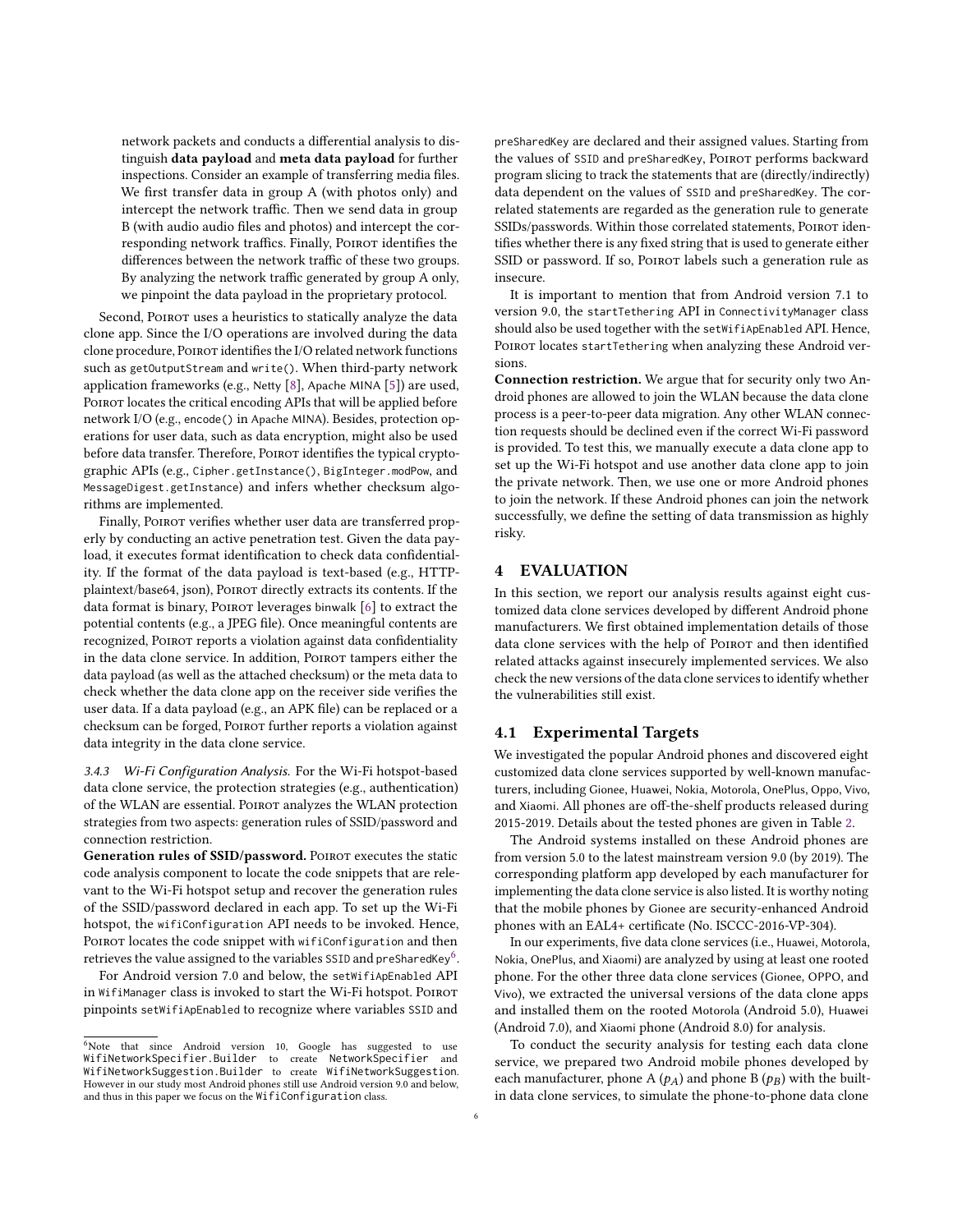procedure. Before the test, we also stored user data in  $p_A$  including contacts, SMS messages, installed apps, etc., and executed a factory reset for  $p_B$ . Then we ran the data clone apps on  $p_A$  and  $p_B$  to transfer data.

<span id="page-6-0"></span>Table 2: Analyzed data clone services and their related An-Table 2: Analyzed data clone services and their related Android devices droid devices

| Device         | <b>Clone App</b> | Phone A          | <b>Phone B</b>    | System      |
|----------------|------------------|------------------|-------------------|-------------|
| Gionee         | Ami GdataGhost   | <b>GN8002S</b>   | GN8003            | Android 6.0 |
| Huawei         | PhoneClone       | P <sub>9</sub> * | MATE <sub>8</sub> | Android 7.0 |
| Motorola       | Migrate          | XT1079*          | XT1085*           | Android 5.0 |
| Nokia          | PhoneCloner      | $X5*$            | $X5*$             | Android 9.0 |
| <b>OnePlus</b> | BackupRestore    | $5T^*$           | $5*$              | Android 9.0 |
| OPPO           | BackupAndRestore | A37M             | <b>R9 PLUSM A</b> | Android 5.1 |
| Vivo           | EasyShare        | U <sub>1</sub>   | U1                | Android 8.1 |
| Xiaomi         | Backup           | MI <sub>5</sub>  | $M16*$            | Android 8.0 |

\*: the phone is rooted

### 4.2 Analysis Results

Having the details about the Android phones, we first analyzed supported by each manufacturer are listed in Table [3.](#page-6-1) We found that all the services, except for the Motorola service, support transferring SD card, app-related data, and system settings). Next, we utilized POIROT to assess the security risks these services may suffer from. The analysis results are discussed in what follows. Nokia - the data types that can be transferred. The transferred data types all types of sensitive data (i.e., communication records, files on

<span id="page-6-1"></span>

| Table 3: Supported data types for each data clone service |  |  |  |
|-----------------------------------------------------------|--|--|--|
|                                                           |  |  |  |

| <b>Service</b> | <b>On-device Attack</b> | Network-level Attack |
|----------------|-------------------------|----------------------|
| Gionee         | vulnerable              | vulnerable           |
| Huawei         |                         | partially vulnerable |
| Motorola       | vulnerable              |                      |
| Nokia          |                         |                      |
| <b>OnePlus</b> | vulnerable              | vulnerable           |
| OPPO           | vulnerable              |                      |
| Vivo           |                         | vulnerable           |
| Xiaomi         | vulnerable              | vulnerable           |

the access to be granted by the users. Note that the data clone 4.2.1 Data Export & Import. We inspected all data clone services supporting data export/import. When the data clone app is granted with normal and dangerous permissions, communication records, SD card data, and APK files can be operated on. Since all the data clone apps are installed as platform apps on their own brands of Android phones, signature permissions are granted, and thus system settings and install apps are accessible without requiring the access to be granted by the users. Note that the data clone services of Motorola and Nokia are not allowed to operate on app data and system settings, even though they possess the signature level permissions. In addition, we found that six manufacturers implemented supporting system components to help data clone services access the protected data (e.g., WLAN history and app

integrated a built-in superuser executable to grant root privilege to its data clone service. For these services requiring sensitive permissions, PoIROT did not detect explicitly exposed components, which indicates that a third-party app could not utilize interfaces of these services directly. data). Among them, Xiaomi and Vivo modified the original Android BackupManagerService to ignore the android:allowBackup="false" flag and thus their data clone apps can backup private data of ALL the installed apps. The customized processes with root privilege were introduced by Huawei<sup>[7](#page-6-2)</sup>, OnePlus<sup>[8](#page-6-3)</sup> and Oppo<sup>[9](#page-6-4)</sup>, whereas Gionee services directly.

The code analysis and the network traffic analysis demonstrated that all eight data clone services transfer data separately. That is, data are first packed into files of different formats and then each  $\,$ file is sent individually. By utilizing the dynamic instrumentation  $\;$ of POIROT, we found that three data clone services (that is, Huawei, the other five data clone services (that is, Gionee, Nokia, OnePlus, OPPO, and Xiaomi) use the SD card as buffer for intermediate data. This leads to a temporary file retrieving attack (see details in Secservices of Giovenni  $(4.3)$ , Operation of  $(4.3)$ Motorola, and Vivo) store intermediate files at the app sandbox, while tion [4.3\)](#page-8-0).

4.2.2 Data Transmission. We found that there are significant difmand virus virus virus collars were seen that there are eigensteined and ferences between data transmission protocols adopted by each data of data. The Huawei data clone service uses the File Transfer Proto-clone service (see the last two columns of Table [4\)](#page-7-0). The data clone coll (FTP) to the life the Collisions of Times by the limit to the services of Gionee, Nokia, OnePlus, OPPO, and Xiaomi adopt their proprietary, TCP-based protocols. The data clone services of Huawei, based protocol to send control commands. The Motorola data clone Motorola, and Vivo use multiple protocols to transfer different types of data. The Huawei data clone service uses the File Transfer Prototion records and a TCP-based proprietary protocol to transfer files col (FTP) to transfer user data, a customized UDP-based heartbeat protocol to keep a long-lived connection, and a proprietary TCPprotocol to transfer user data control commands. The Motorola data clone based protocol to send control commands. The Motorola data clone ensus protocol to collaboration the connection. The control and collection of the connection of the connection of the connection of the connection. tion records and a TCP-based proprietary protocol to transfer files pets related to data packing and data sending/receiving in all eight stored on the SD card. The Vivo data clone service utilizes the HTTP protocol to transfer user data while an additional WebSocket-based to recover the formats of transferred data. For the data clone ser-heartbeat protocol is used to maintain the connection.

With the help of POIROT, we successfully located the code snippets related to data packing and data sending/receiving in all eight sessions into metadata sessions and raw content sessions, while the data clone apps. We then conducted a manual reverse engineering The content of the metal combines the metallicity of the content of the content of the content of transferred data. For the data clone services of Nokia and Gionee, the transferred data are serialized using The State and Opposition that the State and the State and transferse using writeObject. The Nokia data clone service separates communication death with the difference is that the OPPO plant of Communications. data clone service uses only one session to send all data while the Gionee data clone service combines the metadata and the content OnePlus data clone service establishes several sessions to transfer of transferred data in the same session. The data clone services of OnePlus and OPPO share a similar solution that transfers userof the tas and of the state a sinimal solution that indicates asset data without compressing them. The difference is that the OPPO data clone service uses only one session to send all data while the control commands and file metadata, and the binary-format files OnePlus data clone service establishes several sessions to transfer contain the raw content of the transferred data. The data clone data payload and other metadata, respectively. The data clone serservices of Motorola transfers data (SD card files with TCP, commu-vice of Xiaomi transfers user data in both the text-format and the nication records with the HTTP can be vice the Vivo data and the Vivo data contain JSON-serialized control commands and file metadata, and the binary-format files contain the raw content of the transferred data. The data clone dia data are compressed as a .zip file, and app data are packed as .zip file, and app data are packed as  $\frac{1}{2}$ 

<span id="page-6-3"></span><span id="page-6-2"></span> $\frac{7}{3}$ ystem/bin/filebackup

<sup>8/</sup>system/bin/br\_app\_data\_service

<span id="page-6-4"></span> $9$ /system/bin/br\_app\_data\_service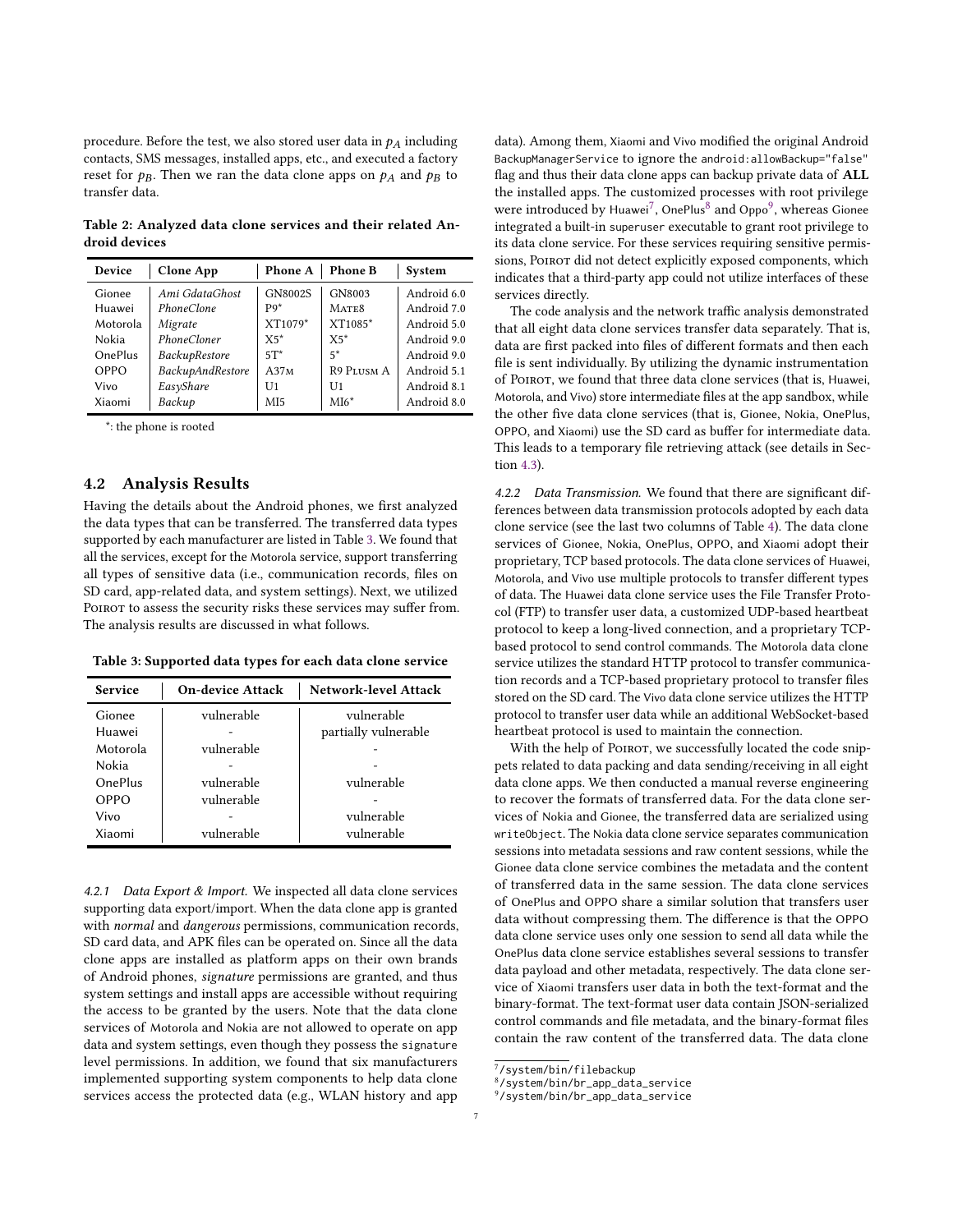<span id="page-7-0"></span>

| <b>Service</b> | Hotspot  | <b>SSID</b> |                                    | Passwd                   |                 | Protocol       | <b>Server Port</b> |
|----------------|----------|-------------|------------------------------------|--------------------------|-----------------|----------------|--------------------|
|                | AP       | Fixed       | Pattern                            | Fixed                    | Pattern         |                |                    |
| Gionee         | sender   | J           | AmiClone DN                        | ✓                        | "Lss19900716"   | <b>TCP</b>     | 5024               |
| Huawei         | receiver | Х           | DN%nn%CloudClone                   | Х                        | nnnnnnn         | FTP/TCP/UDP    |                    |
| Motorola       | receiver | х           | DIRECT- $pp$ -DN iiii <sup>a</sup> | Х                        | ppppppp         | TCP/HTTP       | 6000               |
| Nokia          | receiver | x           | AndroidShare nnnn                  | Х                        | RandomUUID      | <b>TCP</b>     | 8988               |
| <b>OnePlus</b> | receiver | х           | $DN_{co\_ap}$                      | Х                        | <i>Illlnnnn</i> | <b>TCP</b>     | 8940               |
| <b>OPPO</b>    | receiver | х           | $DN_{co\_ap}$                      | ✓                        | iiiiiiii        | <b>TCP</b>     | 8939               |
| Vivo           | sender   |             | Vivo#DN#ii                         | $\overline{\phantom{0}}$ |                 | HTTP/WebSocket | 10178              |
| Xiaomi         | receiver | J           | $str^b$ DN                         | √                        | SSID-related    | <b>TCP</b>     | 57383-57386        |

Table 4: Wi-Fi and protocol features of data clone services (Strings in red are constant SSIDs)

DN: device name or device model;  $n:$  a random number;  $p:$  a random printable character such as number or letter;  $l:$  a random lower case letter; i: a fixed character once generated at first time.

a an example is "DIRECT-2k-XT1085\_8e6e" in which "DIRECT" is a fixed string, "XT1085" is device model, "2k" is a random string that changes for each time of execution and "8e6e" is a fixed string.

 $^{\rm b}$  *str* is a device-specific, base64-encoded string, which is constant for a certain smartphone.

services of Motorola transfers data (SD card files with TCP, communication records with HTTP) without any packing. The Vivo data clone service adopts a data transmission with HTTP to transfer different data files separately, and part of the data are packed (media data are compressed as a .zip file, and app data are packed as files with Android Backup format). The Huawei data clone service packs most user-generated data (communication records, app data, system settings) into SQLite3 (.db) files, but it sends APK files and media files directly or archives them as a .tar file.

In short, we found that exported data and metadata (i.e., file paths, file sizes, and checksums) are encoded into different files with customized packing format. But NONE OF THEM encrypts these files. All eight services only rely on the protection of the confidentiality during their data clone process. In addition, we checked how each service validates the integrity of transferred data. Surprisingly, none of those data clone services executes a robust data integrity validation: they either miss the data integrity check or incorrectly implement it. Only Huawei and Xiaomi employ data checksum validations (HMAC-SHA256 and CRC-32, respectively) in their protocols, while the other services do not use any checksum for integrity validation. And even though the Xiaomi service attaches a CRC checksum to each transferred file, for some unknown reasons the data clone app just ignores the check. Thus, even if the transferred data does not match its CRC checksum, the data clone app on  $p_B$  still accepts it. established private Wi-Fi network, and thus fail to guarantee data

4.2.3 Wi-Fi Configuration. Our experiments inspected the following three aspects of the established Wi-Fi network:

SSID randomness: By reverse engineering the data clone platform apps, we found that most apps generate an SSID in a certain format. This SSID can be used as a fingerprint of its corresponding data clone service. T[he](#page-7-0) SSID generation rules are shown in Table 4. Among them, the services of Gionee, Vivo, and Xiaomi always generate constant SSIDs on the same device. The SSIDs generated by other services follow certain rules; thus one can learn the patterns of those services in advance and continuously scan the Wi-Fi signals to wait for a matched SSID. When an expected SSID is scanned, it indicates that a data clone process is starting. Subsequently, the attacker can try to circumvent the password authentication (see next paragraph) and join the network and intercept messages exchanged by the two vulnerable devices.

Password strength: We found that many data clone services do not randomly generate Wi-Fi passwords. Instead, they adopt inse-First randomly generate W1 11 passwords. Instead, they daspt mise<br>cure password generation rules. Table [4](#page-7-0) lists the recovered Wi-Fi cure password generation rules. Table 4 lists the recovered wi-ri<br>password generation rules. In detail, only the data clone service of password generation rules. In detail, only the data clone service of<br>Nokia implements a secure password generation (that is, it uses the roid implements a secare password generation (that is, it ases the default configuration provided by the Android system ). For other  $\alpha$  allow the attack comparation provided by the rindrend system  $\beta$ . For other data clone services, we found the following flaws:

ative state-of-the-s, we found the following mayor.<br>
a) Predictable Passwords: The data clone service of Xiaomi generates the password by hashing the SSID and fetching the first four are the password sy hashing the seed and recently the inversal easily to be the hast to be guessed. The group of the sound in the hash algorithm b) Passwords Leakage: We found that although the passwords are publicly known. The password used by the Gionee data clone generated by the Oppo and Motorola data clone service is a hard-coded constant string in its platform app. The and the Android systems of the tested density of the tested dependence of the test of the test Wi-Fi network established by Vivo data clone service is an open with helow one established by two data clone service is an open<br>WLAN without any password protection. The passwords created WEEN WIRD any password procedus. The passwords created by OnePlus and Huawei data clone services suffer from several issues. By Sher has and that were data erone services samer from several histories.<br>First, both services provide partially-random passwords. Only four digits  $(10^4 \text{ candidates})$  are random in the OnePlus data clone service, while eight digits  $(10^8 \text{ candidates})$  are random in the Huawei data while eight digits  $(10^8 \text{ candidates})$  are random in the Huawei data clone service. A brute-force attack against the Wi-Fi network handshake packet can allow the attacker to obtain the password within at most 50 seconds, using a state-of-the-art GPU such as RTX 2080 Ti. Second, theOnePlus data clone service uses the system time as the random seed, which has inadequate information entropy and is easily to be guessed.

b) Passwords Leakage: We found that although the passwords generated by the Oppo and Motorola data clone services are random sion below 8.0) provide a reflection mechanism to invoke the system  $\operatorname{API}$  getWiFiApConfiguration that allows any apps to query the SSID and the password of the established Wi-Fi network. A third-party app on the same device thus can easily obtain the password of the private WLAN [\[23\]](#page-11-5). and unpredictable. the Android systems of the tested devices (ver-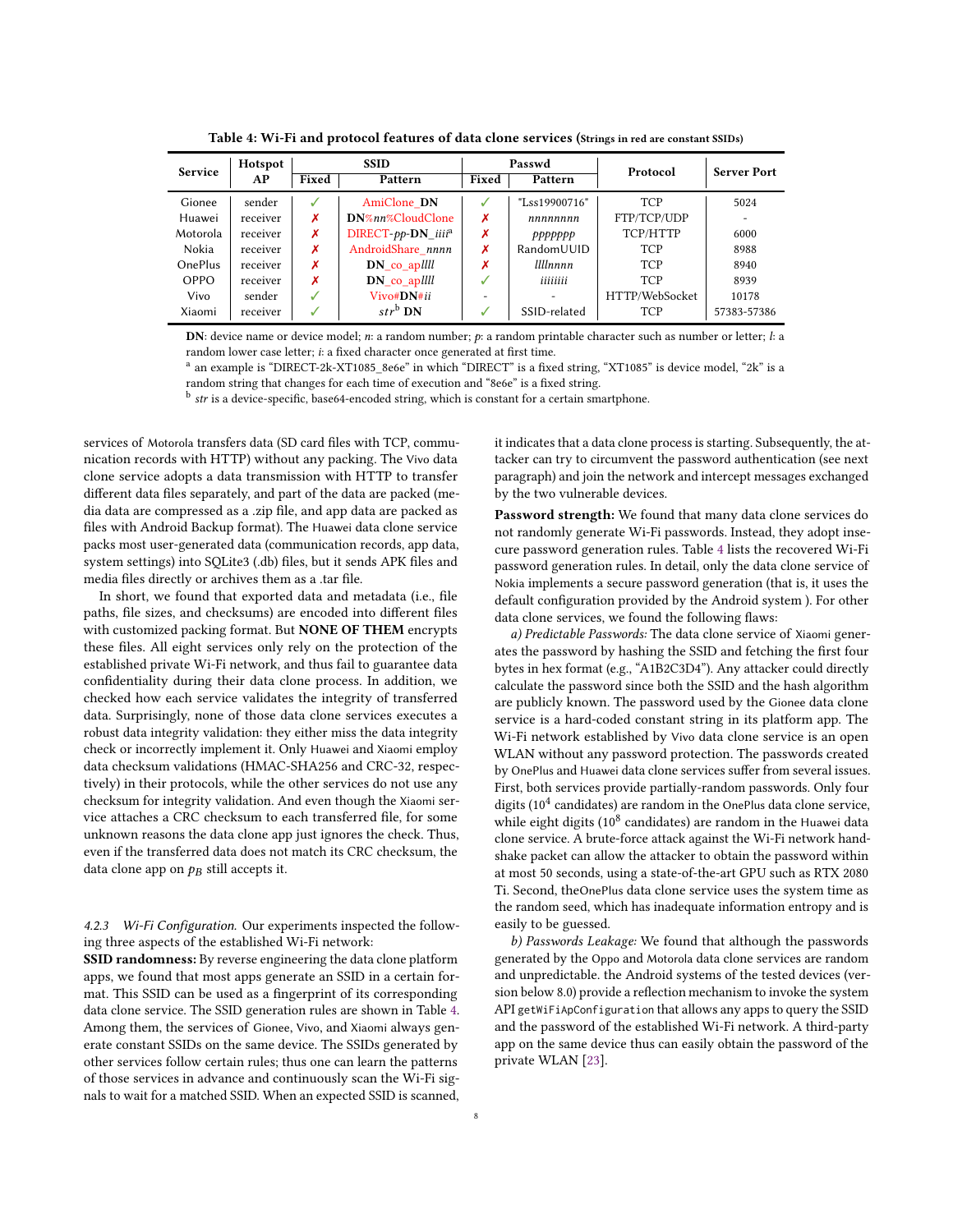Table 5: Security overview of the analyzed data clone services

<span id="page-8-1"></span>

| Service        | Unpredicatable<br><b>SSID</b> | Secure Wi-Fi Connection<br>Password | Restriction | Protected<br><b>Temporary Data Transmission</b> | Encrypted | Integrity<br>Check | Device-to-device<br>Authentication |
|----------------|-------------------------------|-------------------------------------|-------------|-------------------------------------------------|-----------|--------------------|------------------------------------|
| Gionee         |                               |                                     |             |                                                 |           |                    |                                    |
| Huawei         |                               |                                     |             |                                                 |           |                    |                                    |
| Motorola       |                               | ⇔                                   |             |                                                 |           |                    |                                    |
| Nokia          |                               |                                     |             |                                                 |           |                    |                                    |
| <b>OnePlus</b> |                               |                                     |             |                                                 |           |                    |                                    |
| OPPO           |                               | ⊙                                   |             |                                                 |           |                    |                                    |
| Vivo           |                               |                                     |             |                                                 |           |                    |                                    |
| Xiaomi         |                               |                                     |             |                                                 |           | ⇔                  |                                    |

symbol @ denotes that under certain circumstances (e.g., a malicious app is installed) the requirement may be violated.

Connection restriction: We argue that the private Wi-Fi network used in a data clone service should strictly validate the connected devices. Unfortunately, we found that all the Wi-Fi networks except for the one established by Huawei do not restrict the number of connected devices. In addition, none of the eight data clone serphone with the password could join the WLAN. This could lead to process which the phone of the old Android phone or the new or the new oral phone or a sandbox data extraction attack (see Section [4.3\)](#page-8-0).  $T_{\rm eff}$  requirement for the matrix  $\frac{1}{\sqrt{2}}$ vices employ a phone-to-phone authentication and thus any mobile

# <span id="page-8-0"></span>4.3 Attacks

 $\frac{1}{\sqrt{2}}$  card. The security is that data clone is that data clone is that data clone is that data clone is that data clone is that data clone is that data clone is that data clone is that data clone is that data clone To demonstrate how these insecure implementations threat user data privacy, we designed two types of attack: a on-device attack and a network-level attack. We first defined seven essential requirements that a secure Wi-Fi hotspot based data clone service should satisfy. Table 5 lists for each considered data clone service the requirements satisfied by the data clone service. As shown in the table, none of the analyzed services satisfies all requirements, and some of them do not even satisfy one of those requirements. We also report in Table 6 whether each data clone service is vulnerable<br>the approximated of the large of data il learn data clone services and to our proposed attacks, and detail how data clone services are threatened by these attacks.

4.3.1 On-device Attack. An on-device attack is launched by a malicious app installed on either the old Android phone or the new one. The only requirement for this attack is that the malicious app has a permission belonging to the STORAGE permission group to read the files on the SD card. The security issue here is that data clone services do not protect the intermediate files generated and stored on the SD card. Even though the intermediate files are deleted right after transmission, data packing is in general much faster than data transmission and thus there exists a relatively long time window for a malicious app to copy files from this directory.

As Table 5 shows, we found that five data clone services (i.e., One-Filas , Alabin , OFFO , Gibilee , Nokia *J* are vulnerable to this at[tac](#page-8-6)k. We have developed a proof-of-concept (PoC) malicious app  $t$  and  $\alpha$  is the privately built with  $\alpha$  is the privately  $\alpha$  malicious approximations are matter in  $\alpha$ . to conduct this attack (installed on either  $p_A$  or  $p_B$ ). The app keeps follows. The attacker first has to detect these privately built Wi-Fi monitoring the data buffer directories to check whether a tempo-Plus<sup>[10](#page-8-2)</sup>, Xiaomi<sup>[11](#page-8-3)</sup>, OPPO<sup>[12](#page-8-4)</sup>, Gionee<sup>[13](#page-8-5)</sup>, Nokia<sup>14</sup>) are vulnerable to this rary file is written. If such a file is written, the app immediately

copies it to a new place on the SD card to store the data permanently. We found that after a complete data clone procedure, our PoC app collected all temporary files, and then extracted sensitive user data from those files.

We argue that this attack is particularly applicable to a digital forensic scenario, in that a forensic analyst can force one Android phone to export its personal data by using another phone with our PoC app as the receiver. This is a typical security risk when the user data (especially the app-related data) are assumed to be forensic-resistant (i.e., even though a forensic analyst knows the unlock password, he cannot retrieve the data in the sandbox).

requires the attacker to be physically close to the attacked phones 4.3.2 Network-level Attack. In this attack, the attacker monitors the privately built Wi-Fi network instead of installing a malicious app on the user's mobile phone. The steps of this attack are as follows. The attacker first has to detect these privately built Wi-Fi networks by identifying the specific SSID patterns. Then the attacker persistently monitors the Wi-Fi signals until a certain Wi-Fi is established. The attacker has then to crack the password and connect to the WLAN; as we have seen in our analysis, the passwords used to protect these Wi-Fi networks are often not strong enough and thus the attacker can quickly crack them. Once the password is cracked, the attacker can eavesdrop on the Wi-Fi and tamper data using tools such as Ettercap. We notice that all data transmission protocols we have analyzed in this work are implemented with an incorrect data integrity validation, and even without any data confidentiality protection. It is important to note that this attack requires the attacker to be physically close to the attacked phones and continuously monitor Wi-Fi signals in order to detect when a data clone activity is taking place<sup>15</sup>. Therefore such an attack is unlikely to be carried at a large scale. Rather it is an attack that is more likely to be carried out against targeted parties (e.g., individuals the survemance).  $\frac{1}{2}$  is the internal to  $\frac{1}{2}$  in  $\frac{1}{2}$  in  $\frac{1}{2}$  in  $\frac{1}{2}$  in  $\frac{1}{2}$  in  $\frac{1}{2}$  in  $\frac{1}{2}$  in  $\frac{1}{2}$  in  $\frac{1}{2}$  in  $\frac{1}{2}$  in  $\frac{1}{2}$  in  $\frac{1}{2}$  in  $\frac{1}{2}$  in  $\frac{1}{$ under surveillance).

As we can see from Table [5,](#page-8-1) the SSID of the Wi-Fi hotspot gener-<br>and learned data. In a convicted leath of the can be gone listed and from ated by all data clone services but Nokia can be predicted, and four<br>We have real data clone services but Nokia can be predicted, and four Wi-Fi networks (that is, Gionee, OnePlus, Vivo, and Xiaomi) are vul-<br>warning to write when he had the class heavy of the wardistable CCD. nerable to network-level attacks because of the predictable SSIDs and insecure Wi-Fi passwords they use. As a result, attackers could circumvent authentication and connect to the WLAN to conduct further attacks against the legitimate phones. Note that although Huawei service uses predictable SSID and insecure passwords, it

<span id="page-8-2"></span><sup>10</sup>/sdcard/opbackup/ChangeOver <sup>10</sup>/sdcard/opbackup/ChangeOver

<span id="page-8-3"></span><sup>11</sup>/sdcard/MIUI/backup/Transfer/ <sup>11</sup>/sdcard/MIUI/backup/Transfer/

<span id="page-8-4"></span><sup>12</sup>/sdcard/Backup/ChangeOver/ <sup>12</sup>/sdcard/Backup/ChangeOver/

<span id="page-8-5"></span><sup>13</sup>/sdcard/amihuanji/temp/ <sup>13</sup>/sdcard/amihuanji/temp/

<span id="page-8-6"></span><sup>14</sup>/sdcard/backup/ <sup>14</sup>/sdcard/backup/

<span id="page-8-7"></span> $\rm ^{15}$  Notice of course that the attacker can install a hidden device with the same capabilities in the proximity of the targeted party. ties in the proximity of the targeted party.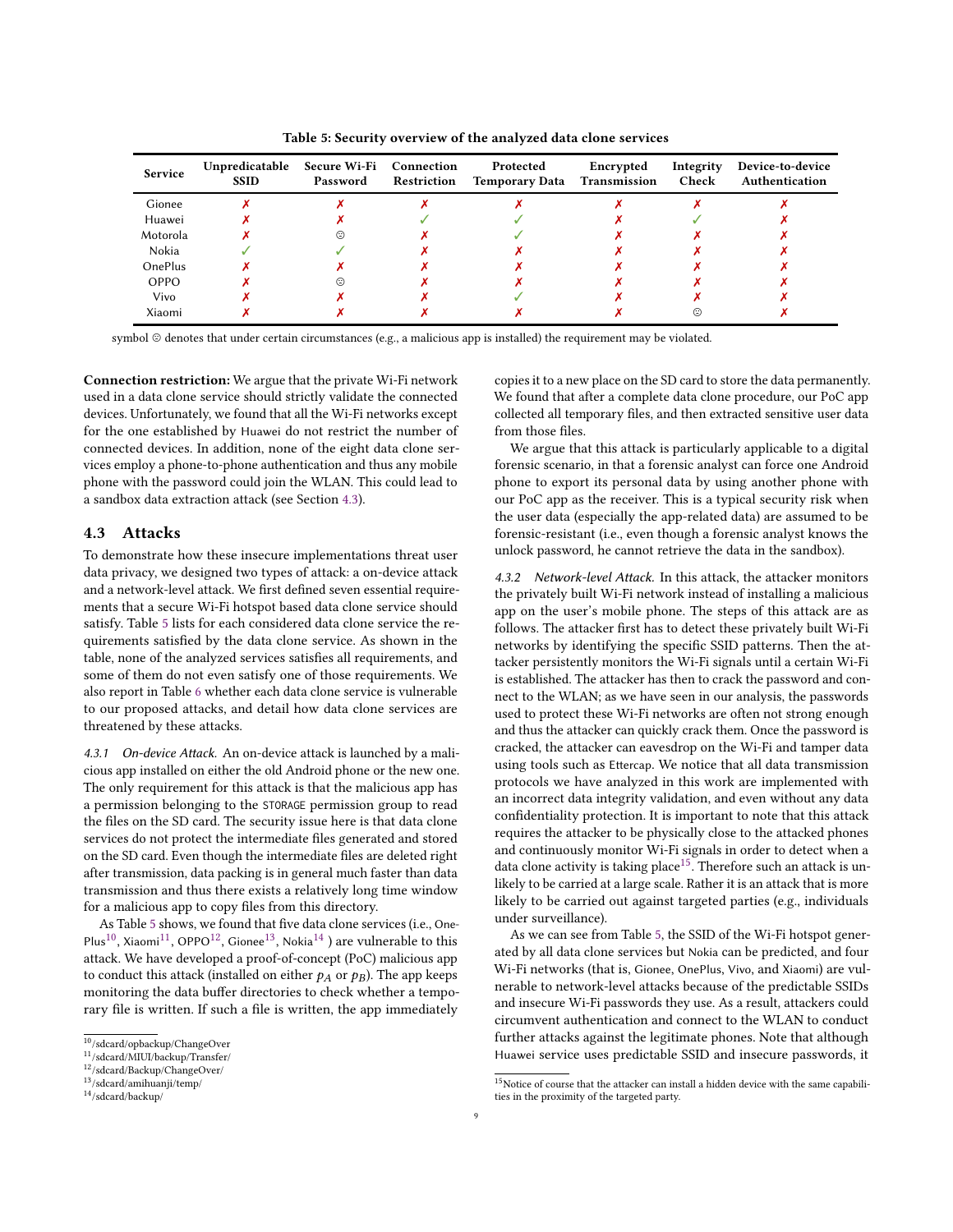restricts the number of connected clients. An attack could only be conducted if the legal receiver is excluded and replaced by a malicious receiver. Thus we label Huawei service as "partially vulnerable" to network-level attack.

We utilized the network inspector of POIROT to conduct manin-the-middle attacks as mentioned in Section [3.3.3.](#page-4-2) Despite passive data eavesdropping, the attacker could actively tamper the transferred data to inject malicious contents. We found that in our investigation,  $p_B$  unconditionally trusts all the cloned data. If an attacker controls  $p_A$  and installs malicious apps, those malicious apps are transferred and installed to  $p_B$  without prompting warning or scanning malicious code. More seriously, the attacker could modify the app data instead of the APK file. In this situation, a benign app would be exploited easily (e.g., by trusting a file with a malformed format in the app sandbox).

<span id="page-9-1"></span>Table 6: Security evaluation regarding different attacks against data clone services

| Service        | Communica-<br>tion Records SD card APK | Files on | <b>App-related Data</b><br>App data | System<br><b>Settings</b> |
|----------------|----------------------------------------|----------|-------------------------------------|---------------------------|
| Gionee         |                                        |          |                                     |                           |
| Huawei         |                                        |          |                                     |                           |
| Motorola       |                                        |          |                                     |                           |
| Nokia          |                                        |          |                                     |                           |
| <b>OnePlus</b> |                                        |          |                                     |                           |
| OPPO           |                                        |          |                                     |                           |
| Vivo           |                                        |          |                                     |                           |
| Xiaomi         |                                        |          |                                     |                           |

We also discovered a particular network hijacking case in the OPPO data clone serive. The data transmission thread on  $p_B$  does not check whether its used TCP port (i.e., 8939) is available. Even worse, the UI of the platform app does not prompt any error information when the data clone service fails to bind the TCP. As a result the data clone service on the other device will continue transfer data without verifying the identity of the receiver. Suppose that a malicious app on  $p_B$  occupies the 8939 port before a data clone process starts,  $p_A$ will communicate with the malicious app on  $p_B$  and thus sends user data to the malicious receiver.

#### 4.4 Manufacturer Feedback

We have reported the discovered vulnerabilities and the consequences to the corresponding manufacturers in September 2019. Followed by our report, we also provided the suggestions to fix the vulnerabilities. Among the seven manufacturers whose data clone services are vulnerable, three of them (OnePlus, Vivo, and Xiaomi) have recognized the vulnerabilities and fixed them<sup>[16](#page-9-2)</sup>. We then checked the most recent version of their data clone services. We found that OnePlus has addressed the data leakage issue by encrypting the sensitive data (e.g., contacts and SMS messages) before data transmission. Instead of establishing an open WLAN, Vivo now protects the WLAN by adding the password requirement. The password consists of 8-12 digits of numbers and letters (in upper/lower cases), which is difficult to crack via brute force attacks. Xiaomi

now generates a pseudo-random SSID for each device comprised by DeviceName\_ and 4 digits of pseudo-random numbers. For the other data clone services, we observe that some manufacturers (i.e., Oppo, Motorola, Gionee and ) stopped updating the older version of the systems (Android 5.1, 6.0, and 7.0) since 2018, and thus the data clone services were not updated either.

# <span id="page-9-0"></span>5 RELATED WORK

App Analysis. As functionalities of mobile apps become abundant, a large number of efforts have focused on large-scale security analysis of Android apps. Identifying data leakages is the goal of many such analysis efforts and tools have been developed to facilitate the analysis. FlowDroid [\[12\]](#page-10-10) and PiOS [\[14\]](#page-11-6) statically analyze app code to track sensitive data flow. FlowDroid [\[12\]](#page-10-10) optimizes previously proposed static taint-analysis approaches relying on context, flow, field and object-sensitivity information. To detect potential privacy leaks, FlowDroid draws a complete Android lifecycle by including callbacks handling and UI widgets within the apps. Instead of analyzing Android apps, PiOS targets iOS apps by analyzing whether the proposed vetting process may leak sensitive data. Through static analysis, it checks code paths of each app and pinpoints where the app first accesses sensitive information and then transmits it over the network. Due to the lack of source code, PiOS analyzes apps that are developed in Objective-C code. However, app code analysis is insufficient when analyzing the data clone service because the data transmission procedure is not covered by code analysis.

Apart from analyzing the entire Android apps, some approaches focus on certain issues, such as cryptographic misuses, unauthorized access, and backdoor functionalities. As cryptographic primitives are sometimes implemented incorrectly, many approaches have been proposed to identify cryptographic vulnerabilities. By gathering the cryptographic vulnerabilities identified by the other detection tools, such as FixDroid [\[25\]](#page-11-7). CrySL [\[20\]](#page-11-8) and CryptoLint [\[13\]](#page-11-9), CryptoGuard [\[26\]](#page-11-10) is proposed with a set of detection algorithms. To address the false positive issues, a number of refinement algorithms based on empirical observations about common programming idioms and language restrictions have been proposed so that the irrelevant statements are removed to reduce false alarms. Kratos [\[28\]](#page-11-11) finds security issues in access control systems implemented in Android systems. By constructing a precise call graph including all execution paths, it identifies the paths that third-party apps with insufficient privilege are able to access sensitive resources. Similarly, InputScope [\[38\]](#page-11-12) focuses on the hidden functionalities (e.g., backdoors and blacklists to block unwanted content) implemented in Android apps. Through static taint analysis and backward slicing, it checks whether the input data match with the data stored in the app or retrieved over the network to exploit the hidden secrets. Instead of detecting a general type of vulnerability from the Android app, we identify the potential vulnerabilities based on the potential threats against the data clone service.

Apart from the static analysis, tools such as TaintDroid [\[15\]](#page-11-13) and Charm [\[31\]](#page-11-14) produce realtime results by executing certain components dynamically. TaintDroid detects misbehaving apps by tracking the flow of privacy-sensitive data through third-party apps. By labeling data from privacy-sensitive sources, it identifies sensitive data propagation through program variables, files, and inter-process

<span id="page-9-2"></span><sup>16</sup>We also earned bounty awards from those companies.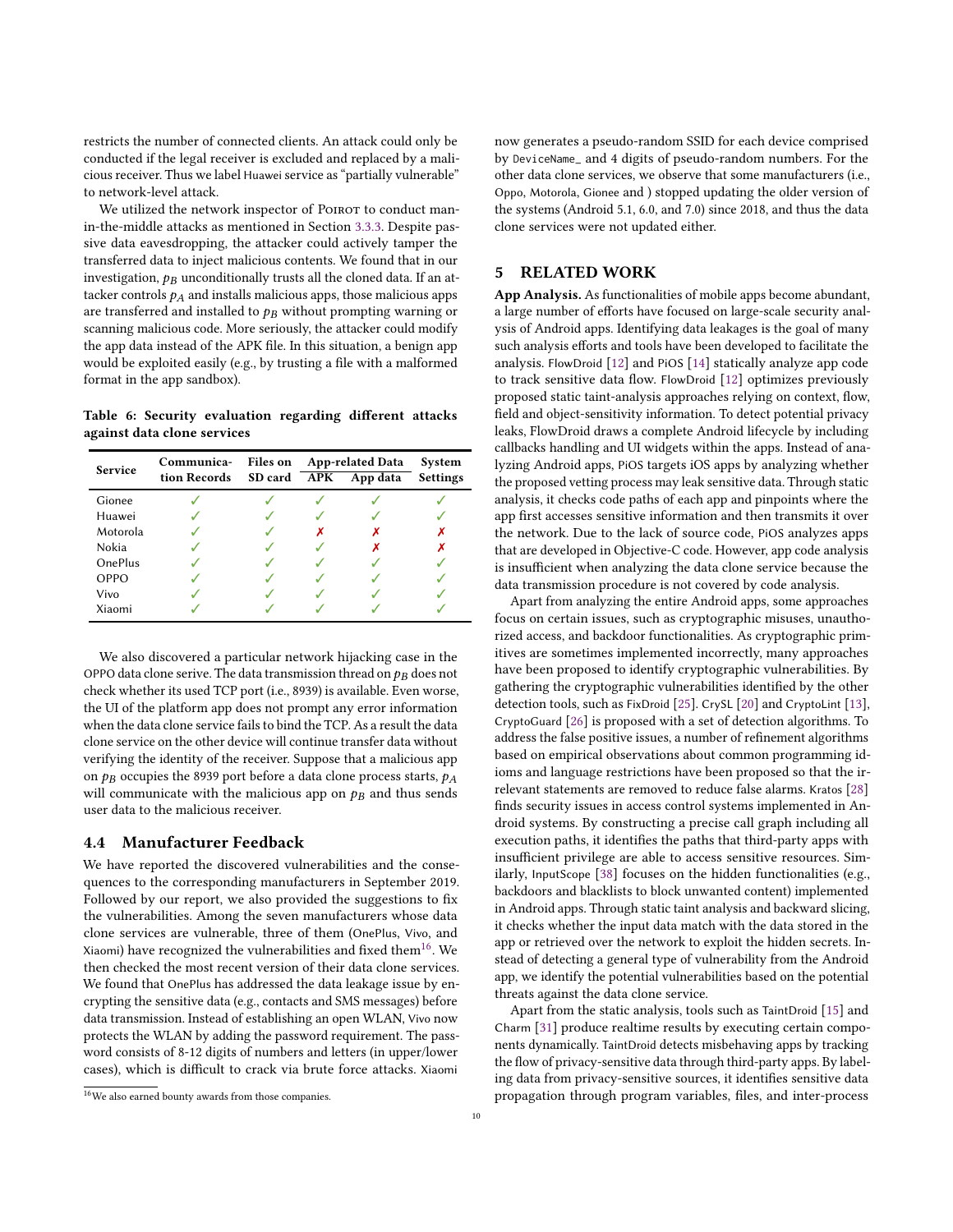messages dynamically. Charm [\[31\]](#page-11-14) identifies vulnerabilities and bugs in device drives. It executes the remote device driver in a virtual machine for only servicing the low-level and infrequent I/O operations through the USB channel. Then analysts are able to use Charm for manual interactive debugging, record-and-replay, and enhancing fuzzing. Since both app code and data transmission need to be analyzed, we combine the static and dynamic analysis to provide a complete analysis of the data clone procedure. To the best of our knowledge, none of these security researches have analyzed data clone apps.

OS Customization Analysis. In order to support a functionality, manufacturers might need to modify the standard Android system by embedding support components. However, such customized components often result in vulnerabilities due to incorrect implementation [\[11,](#page-10-11) [17\]](#page-11-15). Some previous works have focused on different customized components for vulnerability detection including customized Android phone driver [\[39\]](#page-11-16), permission re-delegation [\[16\]](#page-11-17), vendor-specific certification [\[32\]](#page-11-18), and insecure validation [\[37\]](#page-11-19). In addition, the corresponding platform apps developed by manufacturers might be vulnerable [\[18,](#page-11-20) [34\]](#page-11-21). Our study extends those works by revealing the insecurity of data clone services.

Specifically, Woodpecker [\[19\]](#page-11-22) identifies leakages of permissions or capabilities. By conducting data flow analysis, it explores the reachability of each dangerous permission from a public interface. Furthermore, Woodpecker exploits publicly-accessible interfaces and services with and without requesting permissions from the other apps to check the explicit capability leaks and implicit capability leaks. Harehunter [\[10\]](#page-10-12) detects hanging attribute references (Hares) vulnerability. A Hares vulnerability occurs when an inter component communication (ICC) call refers to a non-existing attribute (e.g., package, activity, service) due to the customization of Android system. A malicious app could claims itself as the definition party of such attributes and hijack the ICC call. In response, Harehunter compares all the attributes defined by the system app and their corresponding references to find potential null-reference flaws. Nonetheless, because more customized components are embedded to support the data clone procedure, security analysis of data export/import cannot be accomplished by code analysis only. In contrast, our analysis combines code reverse engineering and data analysis. Specifically, we extend the study of Shu et al. [\[30\]](#page-11-23) by discovering temporarily stored data could also be a source of sensitive information retrieving.

Device-to-device (D2D) Communication Analysis. Data clone process is related to D2D communication. A survey investigating potential security threats of D2D communications is by Wang et al. [\[33\]](#page-11-24). Similarly, Liu et al. [\[23\]](#page-11-5) presented an in-depth empirical security analysis on mobile D2D network between two Android devices. A particular case of smart config Wi-Fi provisioning has been revealed to be very insecure and could lead to the Wi-Fi password leakage [\[21\]](#page-11-25). Our analysis further studies security issues of Wi-Fi hotspot, Wi-Fi direct, and Bluetooth used in customized data clone services.

Several approaches have been proposed to secure the D2D network communications. Shen et al. [\[29\]](#page-11-26) first discussed several attacks against Wi-Fi D2D communications such as man-in-the-middle attacks and denial-of-service attacks. They also proposed two protocols, authentication-string-based key agreement protocol and

SAS-based key agreement protocol, to secure the communication between Android mobile phones. Besides, Raju et al. [\[27\]](#page-11-27) proposed a security protocol to protect individual confidentiality. To address the vulnerabilities in existing public Wi-Fi hotspots, such as weak encryption and lack of confidentiality, they designed a solution to eliminate the dependency on pre-shared information. Unlike previous work, we focus on the practical aspects (implementation level) to assess whether the Wi-Fi hotspot is securely set up (i.e., SSID/password) and whether the integrity and confidentiality of the transferred data are assured.

#### <span id="page-10-0"></span>6 CONCLUSION

In this paper, we have investigated the security of popular Wi-Fi hotspot based data clone services provided by Android phone manufacturers. We developed an analysis system to help analysts understand implementation details of closed source data clone services, and proposed three security analysis approaches to detect security flaws in those services. We evaluated our proposed system and approaches by assessing eight data clone services designed by mainstream Android phone manufacturers. The results show that those data clone services are vulnerable to four specific attacks; millions of released Android phones would thus be vulnerable if they were to execute such a data clone procedures. We have reported the discovered security issues to corresponding manufacturers and helped some of them to fix the flaws. We also claim that developers should be aware of those risks when designing a similar service.

# ACKNOWLEDGMENTS

The authors would like to thank the anonymous reviewers for their feedback, and our shepherd, Manuel Egele, for helping improve this paper. This work was partially supported by National Natural Science Foundation of China (Grant No.62002222 and No. U1636217), the Major Project of the Ministry of Industry and Information Technology of China (Grant No.2018-36). We especially thank Ant Financial Services Group for the support of this research within the SITU-AntFinancial Security Research Centre.

#### REFERENCES

- <span id="page-10-2"></span>[1] 2012. Android. [http://www.android.com/.](http://www.android.com/)
- <span id="page-10-1"></span>
- <span id="page-10-4"></span>[2] 2019. tcpdump. http://www.tcpdump.org/<br>[3] 2020. ADB (Android Debug Bridge) - An [3] 2020. ADB (Android Debug Bridge) - Android Developers. [https://developer.](https://developer.android.google.cn/studio/command-line/adb) [android.google.cn/studio/command-line/adb.](https://developer.android.google.cn/studio/command-line/adb)
- <span id="page-10-6"></span>[4] 2020. Drozer. [https://github.com/FSecureLABS/drozer.](https://github.com/FSecureLABS/drozer)<br>[5] Accessed 2020. Apache MINA. http://mina.apache.org/
- <span id="page-10-8"></span>Accessed 2020. Apache MINA. http://mina.apache.org/
- <span id="page-10-9"></span>[6] Accessed 2020. binwalk. [https://github.com/ReFirmLabs/binwalk.](https://github.com/ReFirmLabs/binwalk)
- <span id="page-10-3"></span>[7] Accessed 2020. JEB. [https://www.pnfsoftware.com/.](https://www.pnfsoftware.com/)
- <span id="page-10-7"></span>[8] Accessed 2020. Netty Project. [https://netty.io/.](https://netty.io/)
- <span id="page-10-5"></span>[9] Accessed 2020. Wireshark. [https://www.wireshark.org/.](https://www.wireshark.org/)
- <span id="page-10-12"></span>[10] Yousra Aafer, Nan Zhang, Zhongwen Zhang, Xiao Zhang, Kai Chen, XiaoFeng Wang, Xiao-yong Zhou, Wenliang Du, and Michael Grace. 2015. Hare Hunting in the Wild Android: A Study on the Threat of Hanging Attribute References. In Proc. 22nd ACM Conference on Computer and Communications Security (CCS). ACM, Denver, CO, USA.
- <span id="page-10-11"></span>[11] Yousra Aafer, Xiao Zhang, and Wenliang Du. 2016. Harvesting Inconsistent Security Configurations in Custom Android ROMs via Differential Analysis. In Proc. 25th USENIX Security Symposium (Usenix Security). USENIX Association, Austin, TX, USA.
- <span id="page-10-10"></span>[12] Steven Arzt, Siegfried Rasthofer, Christian Fritz, Eric Bodden, Alexandre Bartel, Jacques Klein, Yves Le Traon, Damien Octeau, and Patrick D. McDaniel. 2014. FlowDroid: Precise Context, Flow, Field, Object-sensitive and Lifecycleaware Taint Analysis for Android Apps. In Proc. 35th Conference on Programming Language Design and Implementation (PLDI). ACM, Edinburgh, United Kingdom.